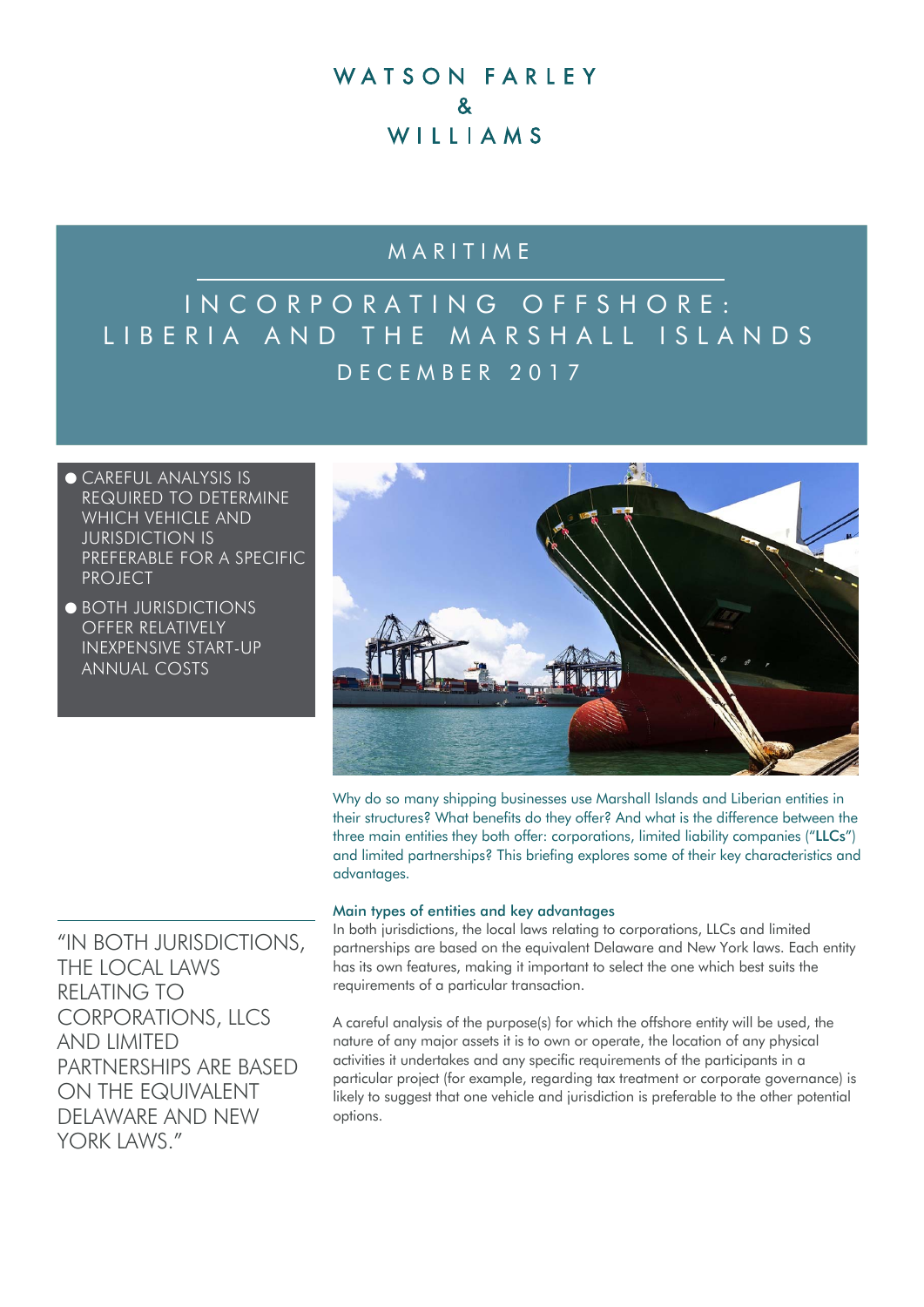OPERATIONS IN THOSE

GENERALLY NOT SUBJECT TO LOCAL INCOME TAX."

COUNTRIES ARE

|                                                       | <b>KEY ADVANTAGES</b>                                                                                                                                                                                                                                                                                                                              |
|-------------------------------------------------------|----------------------------------------------------------------------------------------------------------------------------------------------------------------------------------------------------------------------------------------------------------------------------------------------------------------------------------------------------|
|                                                       | • No requirement for a person, office or headquarters to be located in the<br>Marshall Islands or Liberia (unlike other offshore jurisdictions with residency<br>requirements);                                                                                                                                                                    |
|                                                       | • Start-up costs and annual costs are relatively inexpensive;                                                                                                                                                                                                                                                                                      |
|                                                       | <b>•</b> Entities formed in the Marshall Islands or Liberia that do not conduct business or<br>operations in those countries (and, in the case of Liberia, where less than a<br>majority of the equity interests by vote or value is held directly or indirectly by<br>holders resident in Liberia) are generally not subject to local income tax; |
|                                                       | • Non-resident equity holders of Marshall Islands or Liberian entities are not<br>subject to local taxation or withholding on distributions or dividends;                                                                                                                                                                                          |
|                                                       | • Non-resident equity holders are not subject to Marshall Islands or Liberian<br>stamp, capital gains or other taxes on the purchase, ownership or disposition of<br>equity;                                                                                                                                                                       |
|                                                       | • No local requirements for either the entity or non-resident equity holders to file a<br>tax return; and                                                                                                                                                                                                                                          |
|                                                       | • Streamlined and user-friendly processes to register vessels and record ship<br>mortgages.                                                                                                                                                                                                                                                        |
| "ENTITIES FORMED IN THE<br><b>MARSHALL ISLANDS OR</b> | <b>Notable characteristics: Corporations</b><br>Incorporation: Articles of incorporation are a public document; the bylaws are not.                                                                                                                                                                                                                |
| LIBERIA THAT DO NOT<br><b>CONDUCT BUSINESS OR</b>     | Payment for shares: Liberian (but not Marshall Islands) corporations may issue<br>shares before full payment for them is made.                                                                                                                                                                                                                     |

shares before full payment for them is made.

Articles of incorporation prevail: To the extent that there is a conflict, the articles of incorporation prevail over the bylaws of a corporation or any shareholders' agreement.

Three levels of governance: The board of directors, elected annually by the shareholders, makes significant decisions for the corporation. Officers are appointed by the Board to act on behalf of the corporation on a day‐to‐day basis.

Directors make decisions: Directors make, but do not implement, decisions and do not have the apparent or ostensible authority to act on behalf of the corporation.

Officers implement decisions: Officers of the corporation should be appointed to act on the corporation's behalf on a day‐to‐day basis, as officers are recognised under Marshall Islands and Liberian law to have authority to bind a corporation in relation to third parties.

A secretary is required: Both the Marshall Islands and Liberia require corporations to have a secretary (or, in the case of Liberia, an officer that performs the tasks of a secretary). Neither jurisdiction requires any other officer.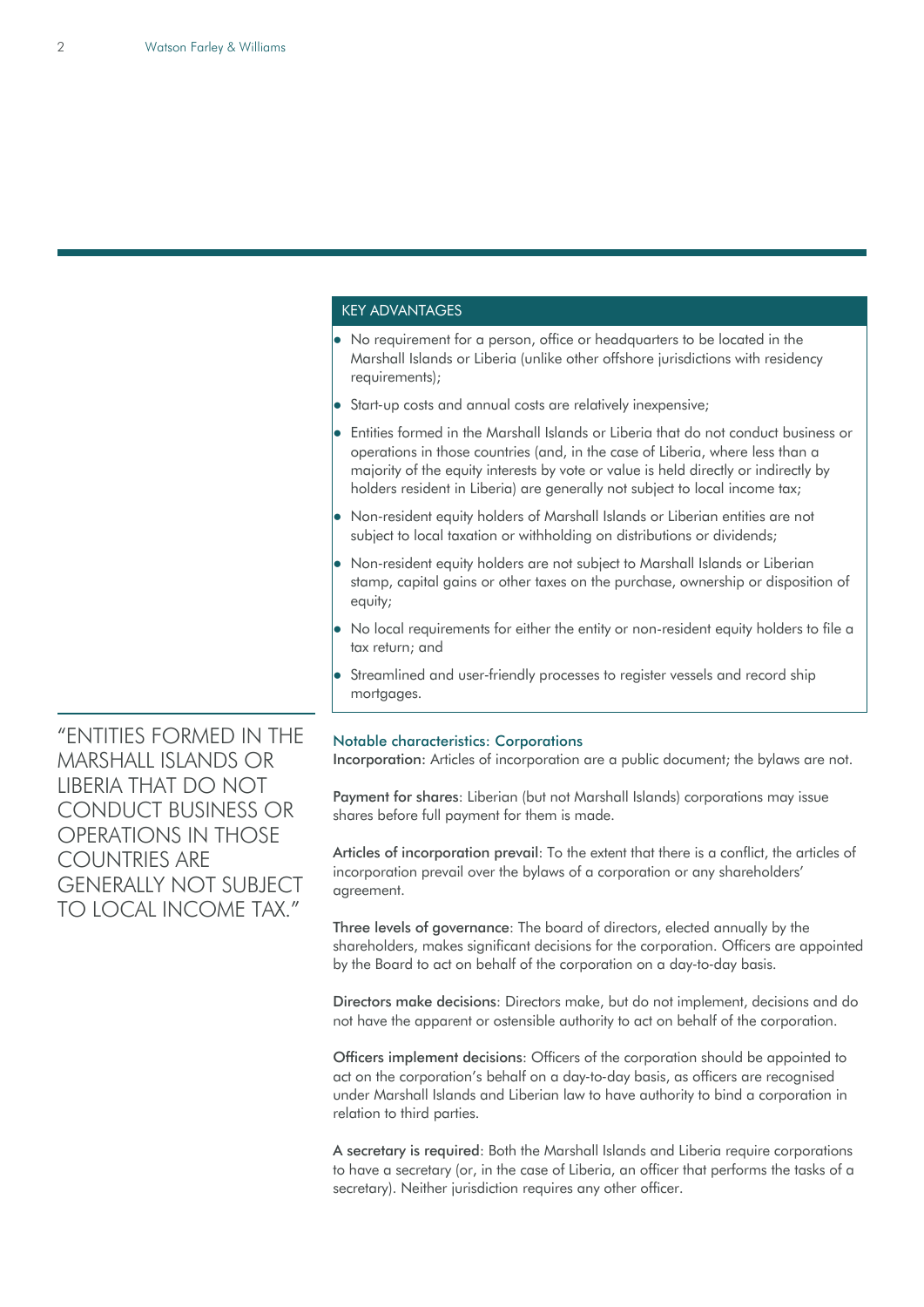#### Notable characteristics: LLCs

Akin to partnerships: A certificate of formation must be publicly filed, but the LLC Agreement governing LLC operations is agreed between the equity holders and is not public. LLCs have much greater flexibility than corporations to contract out of the standard rules that would otherwise apply to its organisation and operation. Unlike a partnership, an LLC may be owned by one person and all equity holders can benefit from limited liability.

Tax planning: Even though an LLC has been formed in the Marshall Islands or Liberia, documents may need to be filed in other jurisdictions shortly after formation, e.g. relating to tax treatment in relation to equity holders.

Complying with a LLC Agreement: LLCs must be managed in accordance with the LLC Agreement and, to the extent it is not properly followed, the manager may be subject to personal liability and actions it takes may not be valid.

High Utilisation: Although LLCs are relatively novel, they have become the investment vehicle of choice in the United States.

#### Notable characteristics: Limited Partnerships

Flexible governance: Similar to LLCs, a certificate of limited partnership must be publicly filed, but the Limited Partnership Agreement, which governs how the limited partnership will be operated, is not public. Like an LLC, in many instances the limited partnership may elect to opt out of otherwise applicable rules relating to its organisation and operation.

Understood in foreign jurisdictions: Although a limited partnership is a slightly more complicated structure than an LLC, they are sometimes used in transaction structures because LLCs have more difficulty managing third party internal processes, procedures and banking matters where the relevant foreign jurisdiction does not have the equivalent of an LLC.

Board structure: Although the traditional limited partnership is governed by a general partner, similar to Delaware, the Marshall Islands statute permits the general partner to delegate its rights and powers to manage and control the business and affairs of the limited partnership to other persons.

#### Some potential pitfalls

Whilst they are generally flexible and straightforward to establish and maintain, the use of Marshall Islands and Liberian entities is not without potential pitfalls. In particular, as well as the importance of choosing the type of entity most appropriate to each project (as discussed above), when drafting the shareholders'/stockholders' agreement and bylaws or LLC Agreement or limited partnership agreement (as appropriate) care must be taken to reflect mandatory provisions of Marshall Islands or Liberian law and procedure, particularly if a document is to be governed by the laws of another jurisdiction (for example, shareholders' agreements for Marshall Islands corporations are often made subject to English or New York law and jurisdiction).

"WHEN DRAFTING THE SHAREHOLDERS'/ STOCKHOLDERS' AGREEMENT AND BYLAWS OR LLC AGREEMENT OR LIMITED PARTNERSHIP AGREEMENT CARE MUST BE TAKEN TO REFLECT MANDATORY PROVISIONS OF MARSHALL ISLANDS OR LIBERIAN LAW AND PROCEDURE."